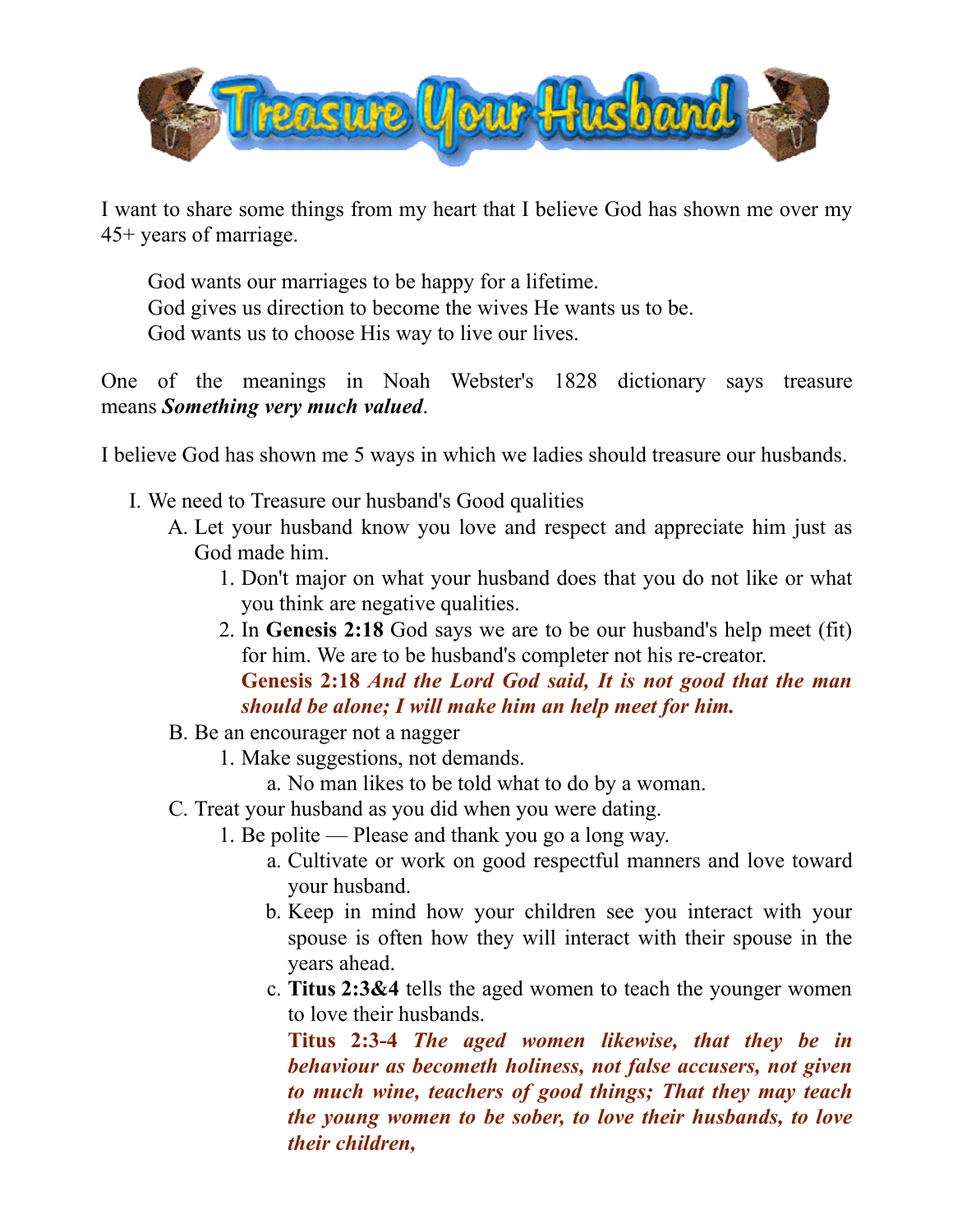- D. Major on your husband's good qualities the ones you admired when you married him.
	- 1. We need to let God do the changing in our husband's lives just as he needs to work on our lives.
		- a. My husband told me one time, "There is just something about a man that does not want a woman telling him what to do. It may be a very good idea, it may be the right thing. I guess it is our ego or may-be just how God made us. You tell God and let Him tell me."

Ladies I will tell you that does work.

The Holy Spirit can change our husbands when we marry them we just need to be their completer and let God be the changer.

- b. We need to spend time praying for our husbands to make wise decisions for us and our family.
- c. Ladies we need to learn to practice *Galatians 5:22-26*

**Galatians 5:22-26** *But the fruit of the Spirit is love, joy, peace, longsuf ering, gentleness, goodness, faith, Meekness, temperance: against such there is no law. And they that are Christ's have crucified the flesh with the af ections and lusts. If we live in the Spirit, let us also walk in the Spirit. Let us not be desirous of vain glory, provoking one another, envying one another.*

d. Learn to treat your husband like a prince and pray that he will treat you like a princess.



II. We need to Treasure the Opportunities God has given us to be the best Wife and Homemaker we can be

**Proverbs 14:1** *Every wise woman buildeth her house: but the foolish plucketh it down with her hands.*

**Proverbs 31:10-12** *Who can find a virtuous woman? for her price is far above rubies. The heart of her husband doth safely trust in her, so that he shall have no need of spoil. She will do him good and not evil all the days of her life.*

**Proverbs 31:25-27** *Strength and honour are her clothing; and she shall rejoice in time to come. She openeth her mouth with wisdom; and in her tongue is the law of kindness. She looketh well to the ways of her household, and eateth not the bread of idleness.*

(These scriptures show choices a woman can make to be the woman God wants her to be.)

A. Ladies we set the Atmosphere in the home. Strive to set a Warm and Loving Atmosphere in your home. One that your husband and family can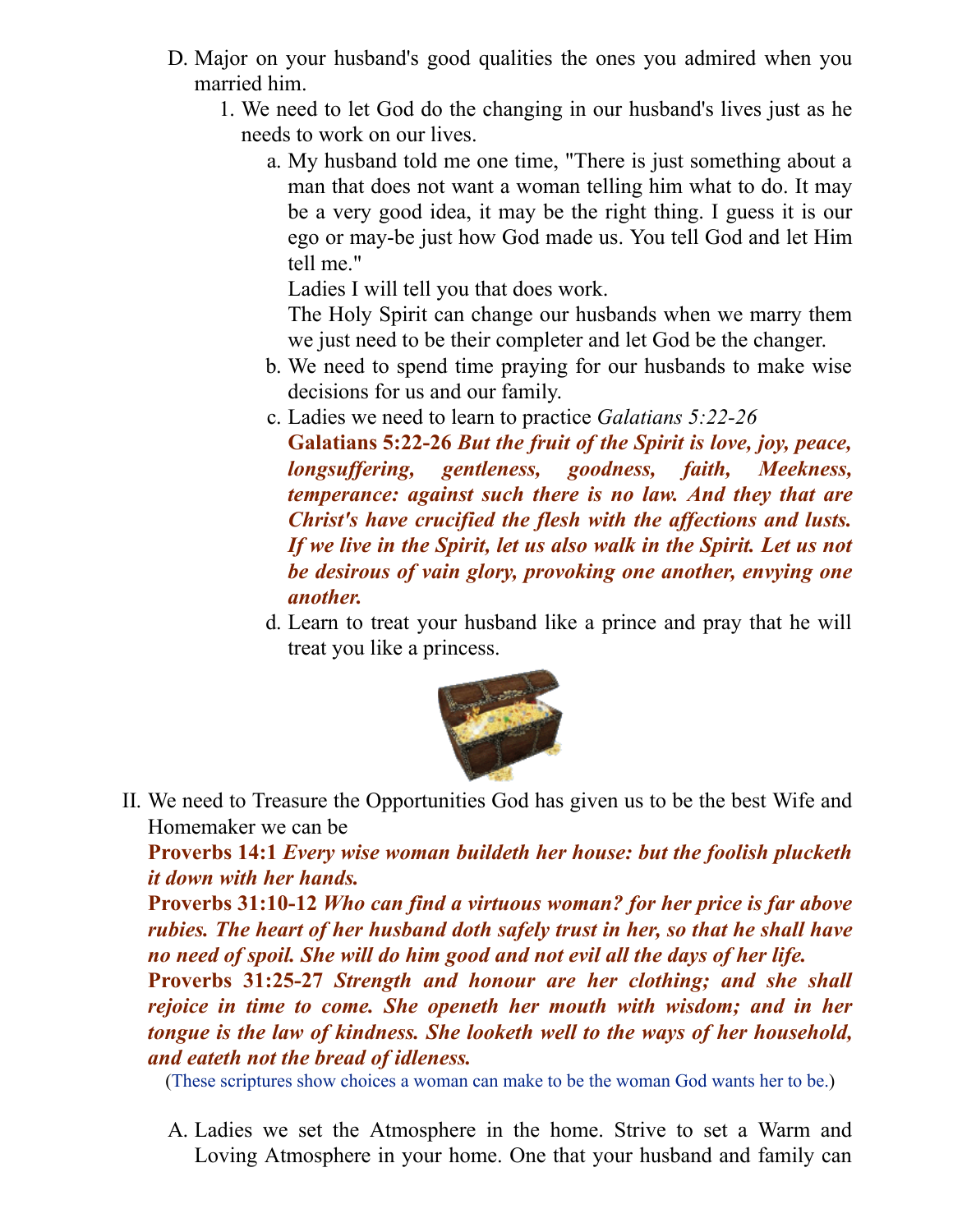not wait to get home to. Make it a sanctuary from the world.

- B. Pray your heart will be right with God.
- C. Read God's Word
- D. Pray to have a Heart For God and His will in your life.
- E. Pray for your husband and for yourself to make wise decisions and for both of you to be safe from the temptations of this world.
- F. **P**

**Proverbs 31:27** *She looketh well to the ways of her household, and eateth not the bread of idleness.*

**Colossians 3:17** *And whatsoever ye do in word or deed, do all in the name of the Lord Jesus, giving thanks to God and the Father by him.*

1. You do not have to have an expensive home to have a welcoming loving home.

(Don't put your family into debt for things. Pray and ask God to provide your needs.)

- 2. Keep your home clean.
	- a. There are many time saving ideas
		- 1. Set a timer for wash days (Keep it close by you so you can hear it when it goes off)
		- 2. Keep sheets and linens in rooms where they will be used, saves steps
		- 3. Keep cleaning items in one container close to where they will be used
		- 4. Read books or other sources of ideas to help you.
	- b. When cleaning or doing other jobs you might not want to do think of

**Colossians 3:17** *And whatsoever ye do in word or deed, do all in the name of the Lord Jesus, giving thanks to God and the Father by him.*

**Proverbs 14:23** *In all labour there is profit: but the talk of the lips tendeth only to penury.*

- 3. In your home have Good Music playing, have good books lying around Have scripture on your walls. (*I don't mean all over your walls but attractively placed among your other pictures.*)
- 4. Have Some Good Books available
	- a. The Sword Book of Treasures by John R. Rice
	- b. From My Heart to Yours by Glorianne Gibbs
	- c. Home Warming By Emilie Barnes



III. We need to learn to Treasure God' Blessings and Protection we have in following God's Order for our Home.

A. Ladies - EveryDay we have choices to make.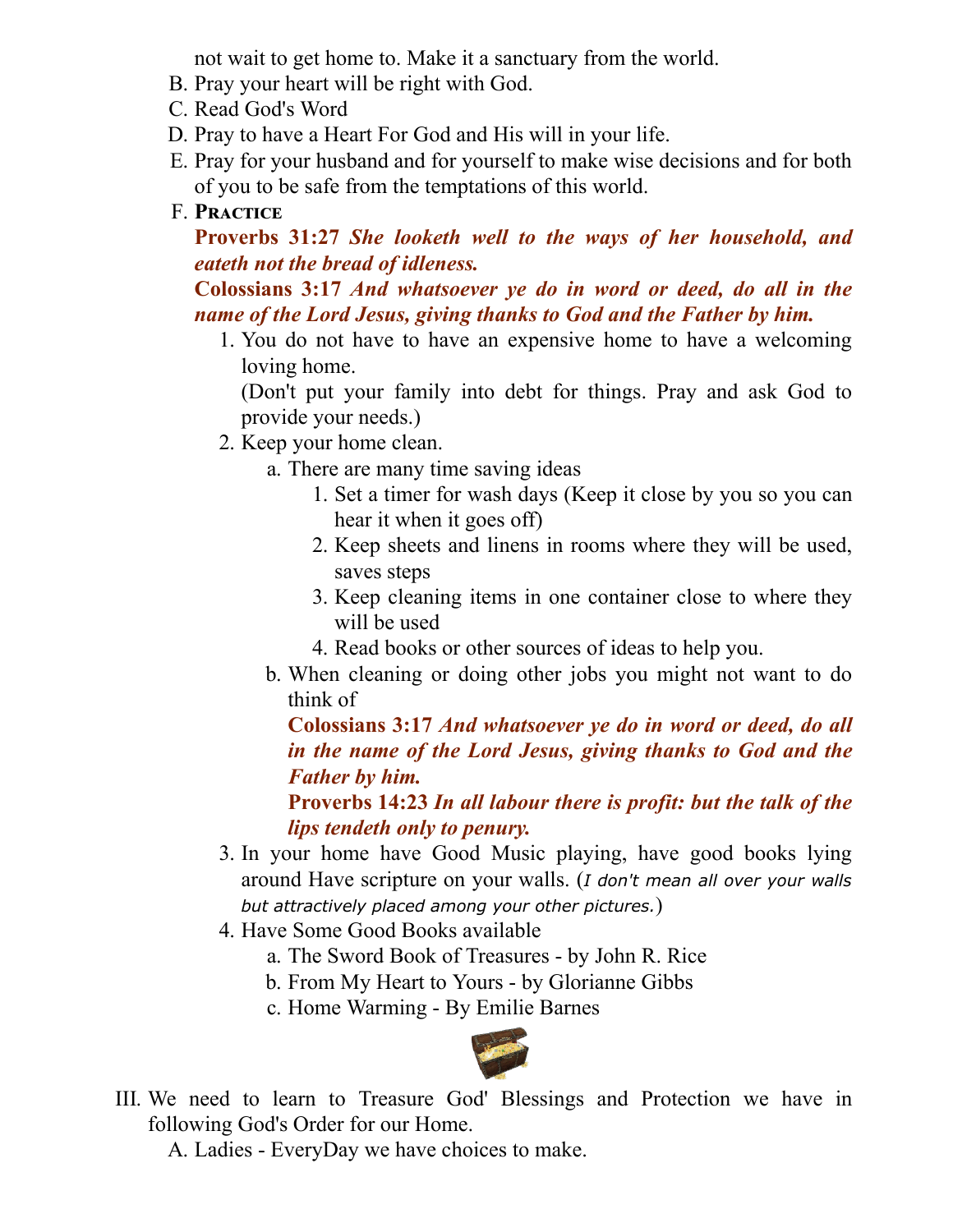- 1. We can choose to find out what God says and live His way or we can find out what Satan and the world says and live that way.
- B. Eve chose to disobey God and we ladies are paying a price today.
	- 1. God said in, **Genesis 3:16** *Unto the woman he said, I will greatly multiply thy sorrow and thy conception; in sorrow thou shalt bring forth children; and thy desire shall be to thy husband, and he shall rule over thee.*
	- 2. In the New Testament God laid out His plan for us ladies

**Colossians 3:18-20** *Wives, submit yourselves unto your own husbands, as it is fit in the Lord. Husbands, love your wives, and be not bitter against them. Children, obey your parents in all things: for this is well pleasing unto the Lord.*

**Ephesians 5:21-23** *Submitting yourselves one to another in the fear of God. Wives, submit yourselves unto your own husbands, as unto the Lord. For the husband is the head of the wife, even as Christ is the head of the church: and he is the saviour of the body.*

Our families are to be a picture of Christ and the church. Satan wants to destroy our families just as he wants to destroy Christ's Church and our own local church.

**Colossians 3:24-25** *Knowing that of the Lord ye shall receive the reward of the inheritance: for ye serve the Lord Christ. But he that doeth wrong shall receive for the wrong which he hath done: and there is no respect of persons.*

Again in these scriptures we see choices we can make. We can see God's order for our families very clearly in His Word.

- HUSBAND as the Head of the Home.
- WIFE as the Completer of the Husband
- CHILDREN in subjection to the parents and ultimately they will learn to be in subjection to Almighty God.
- C. Because God loves us He designed His plan for us so that we would know how to be Happy and content. Work on centering your own life on the Lord. A home out of God's order will not be a happy home.
- D. Satan has his plan too. For many years now he has through the world tried to destroy the husband and wife relationship through T.V. shows, movies, magazines, ect. The man is always the dumb one and the women or children are the smart ones.
	- 1. You may have a much higher education than your husband but remember what God says in **Proverbs 14:1a** *- Every wise woman buildeth her house…*:- Always remember real wisdom comes from God not Satan and the world.
	- 2. Satan through the world teaches, "*Do your own thing*" then you will be happy. I want to say Satan is a liar. Satan teaches *me,me,me* and in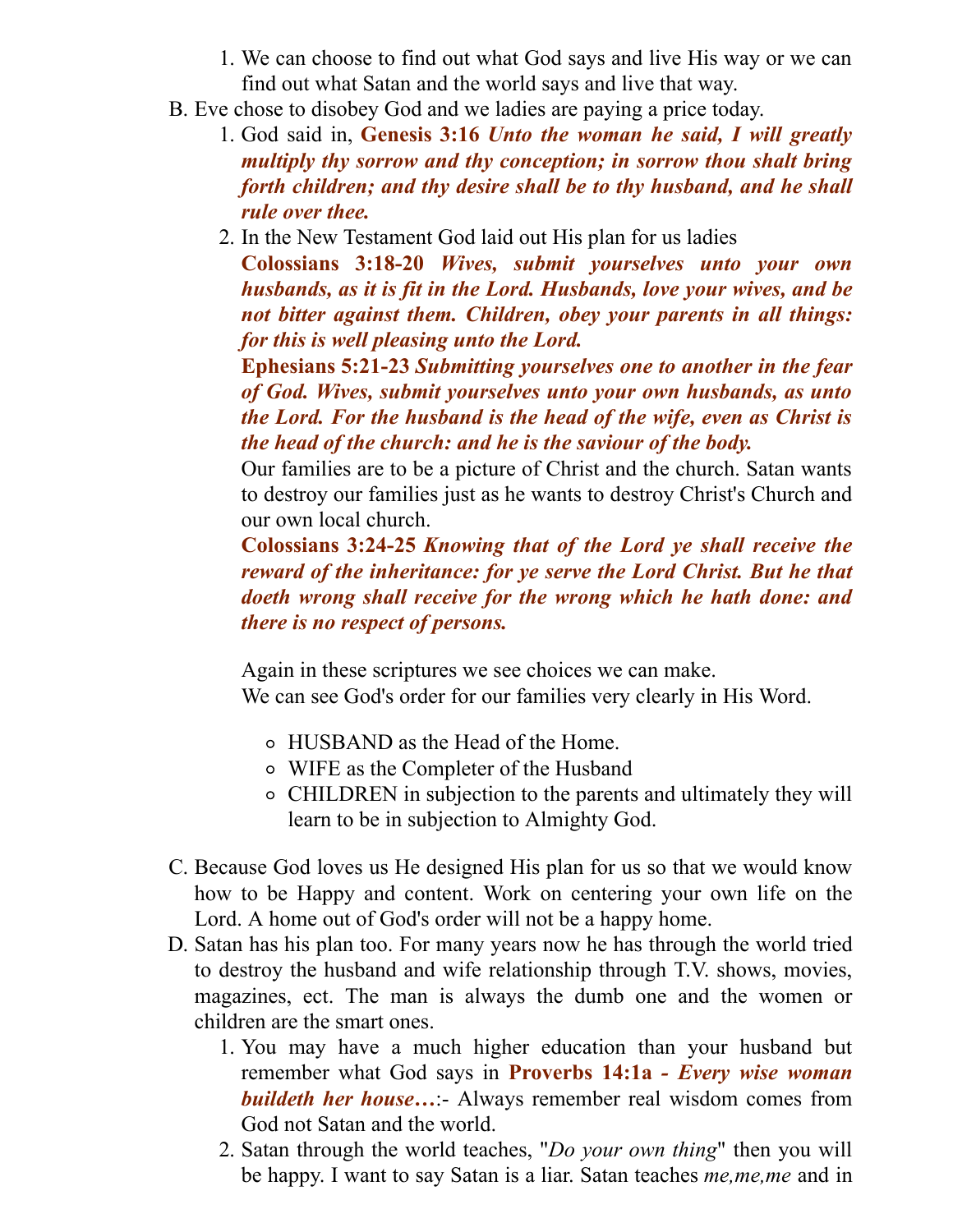contrast God teaches

**J**esus

**O**thers.

**Y**ou

If you want real *JOY* in your life please don't fall into Satan's trap by usurping God's plan and doing your own thing. Speaking from experience I'd say it is far better trying to live God's way. It brings more blessings and far less heartache.



- IV. We need to learn to Treasure our **TIME** with our Husbands
	- A. Make it a point to look nice for your husband.
		- 1. If you are cleaning change just before he comes home
		- 2. Fix your hair for him
	- B. Let him know he is special to you.
	- C. Make time for just the two of you.
		- 1. Put your children to bed early (age appropriate) Spend some time discussing your day or doing something together. (Just the two of you)
		- 2. Have a date night for just the two of you or with adult friends. Someone in our church recently heard a pastor tell the men in his church to, "Date your wife" Sounds like a plan to me.
		- 3. Go for a walk together
		- 4. Watch a good movie
		- 5. Play a game
		- 6. Go bowling
		- 7. Go buy an ice cream or go out to dinner (does not have to be expensive.)
	- D. Find out what you enjoy doing together and do it.
	- E. Prepare now for your future years together. When you have an empty nest it will be fun to be just you two. (And you can still enjoy the children coming to visit)
	- F. Work to build a friendship and a closeness that will last during the difficult times. When hard times come, and they do, learn to depend on God together.
	- G. Treasure every day God gives you together.
		- 1. You never know when you might loose your husband to death or a medical problem.
		- 2. *NEVER GO TO BED ANGRY* always talk things out and resolve them before you go to sleep.
			- a. Satan can always make things seem much worse by morning.